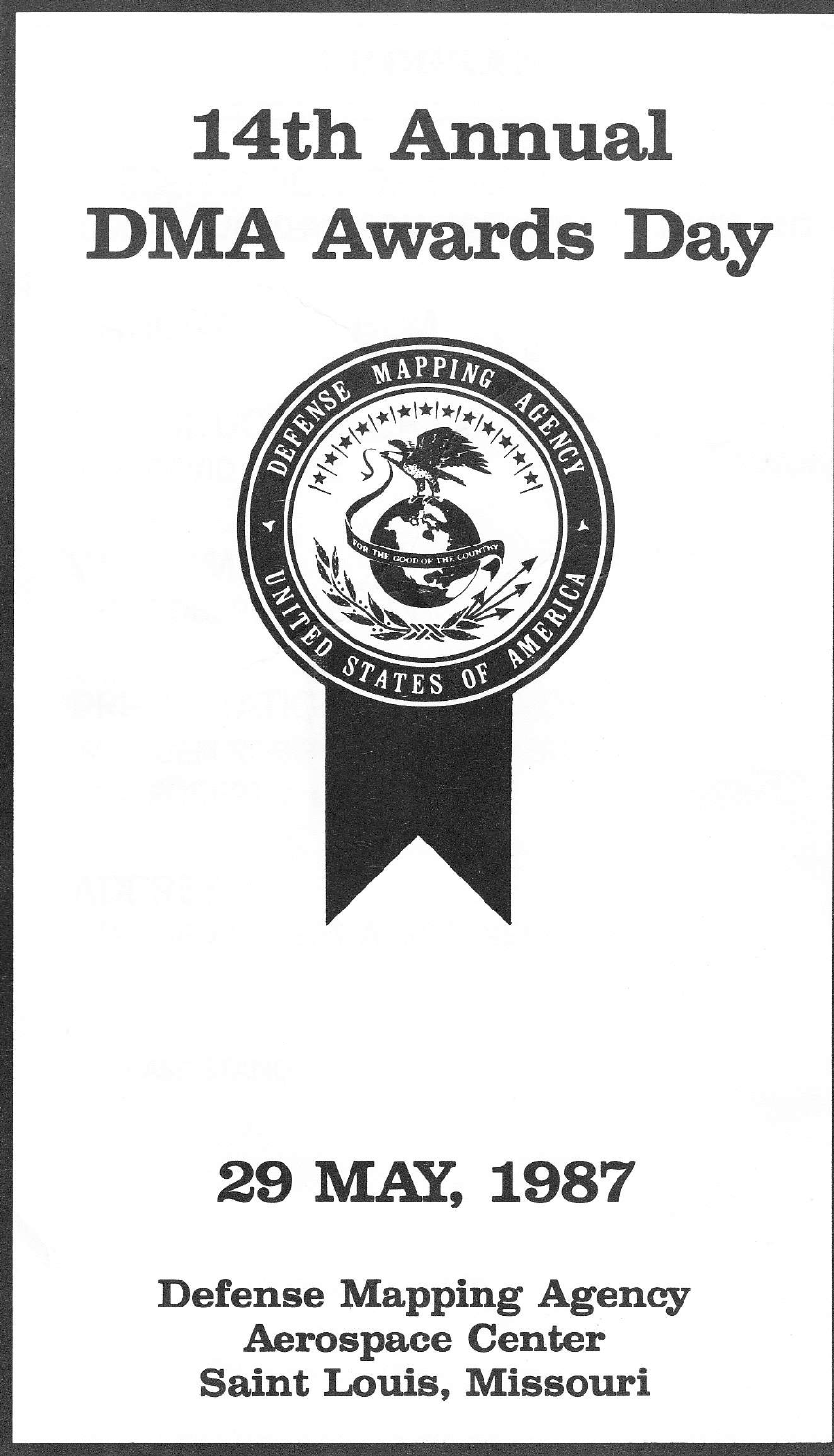## PROGRAM

\*PRESENTATION OF COLORS. COLOR GUARD-AVSCOM/TROSCOM, ST. LOUIS, MO.

\*NATIONAL ANTHEM

INTRODUCTION OF CUESTS. MR. DAVID BLACK

WELCOME. COL ROBERT J. LEMON

PRESENTATION OF AWARDS. MAJ CEN ROBERT A. ROSENBERG COL ROBERT J. LEMON

ADDRESS. MAJ GEN ROBERT A. ROSENBERC

\*PLEASE STAND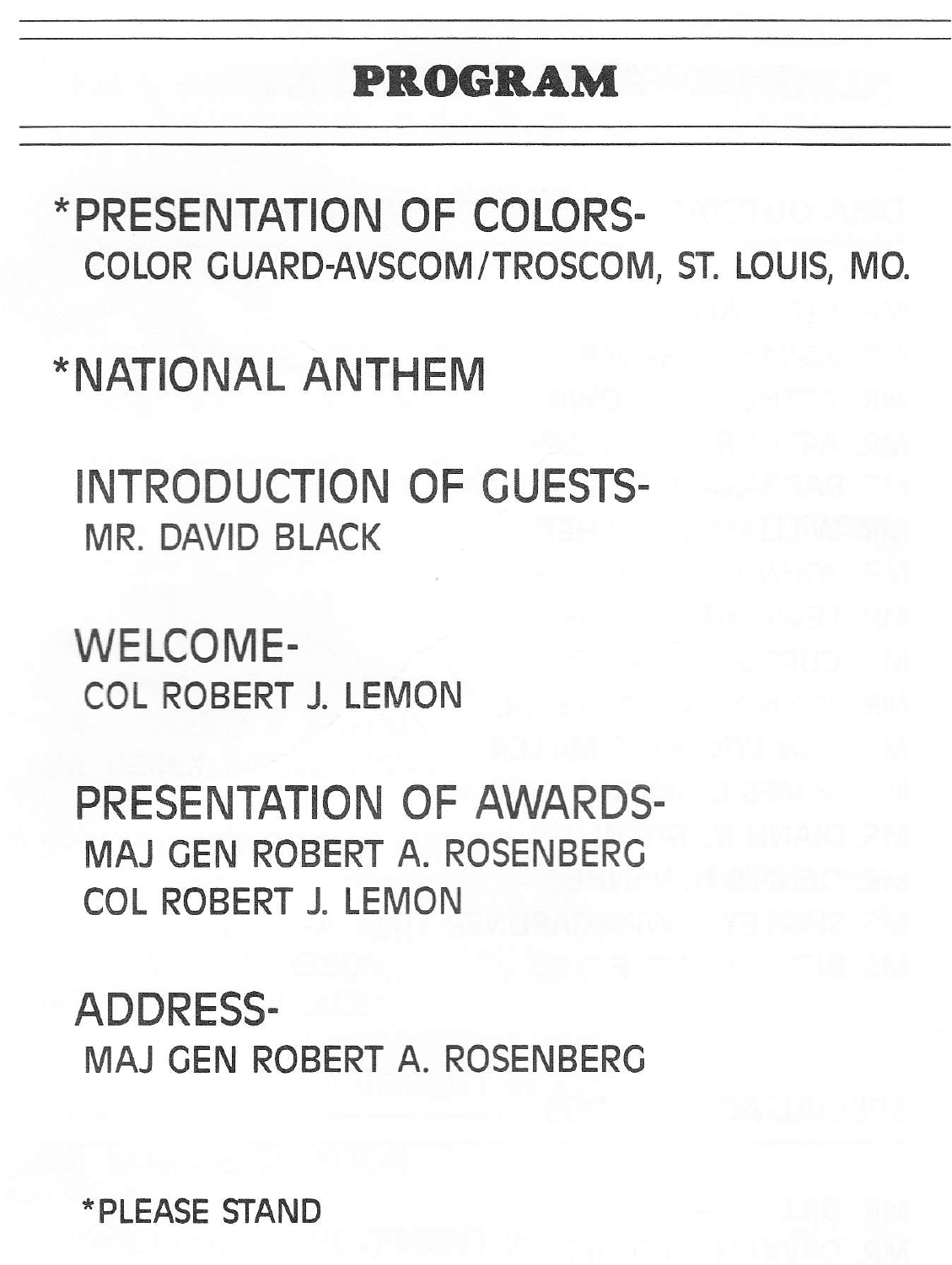#### **AWARD RECIPIENTS**

#### DMA OUTSTANDING PERSONNEL OF THE YEAR

MR. ULDIS ALKS MR. JIMMIE D. BAUER MR. ARTHUR E. BROWN MR. ARTHUR LEE COLLINS MS. BARBARA J. ESSEN MR. WILLIAM T. FISCHER MR. JOHN W. FROIDL, JR. MR. LEWIS HERRON, III MR. CURTIS A. MARTIN MR. JOHN H. MCCANTS, JR. MS. ANN LYNNETTE MILLER MR. JAMES L. SMITH MS. DIANN R. TAYON MR. DENNIS H. VANHEE MS. SHIRLEY J. WINEOARDNER MS BETTY L. WOLF

#### SPECIAL ACT AWARDS

MR. BILL J. BAILEY MR. DAVID H. BLECHLE MS. MARCARET A. FROST-PEREZ MR. DONALD L. CAROAC MS. CATHY D. HATFIELD MS. BEATRICE JERNICAN MR. FRANK H. LAKEY MS. BARBARA J. RAUCH MR. RICHARD E. SIMPSON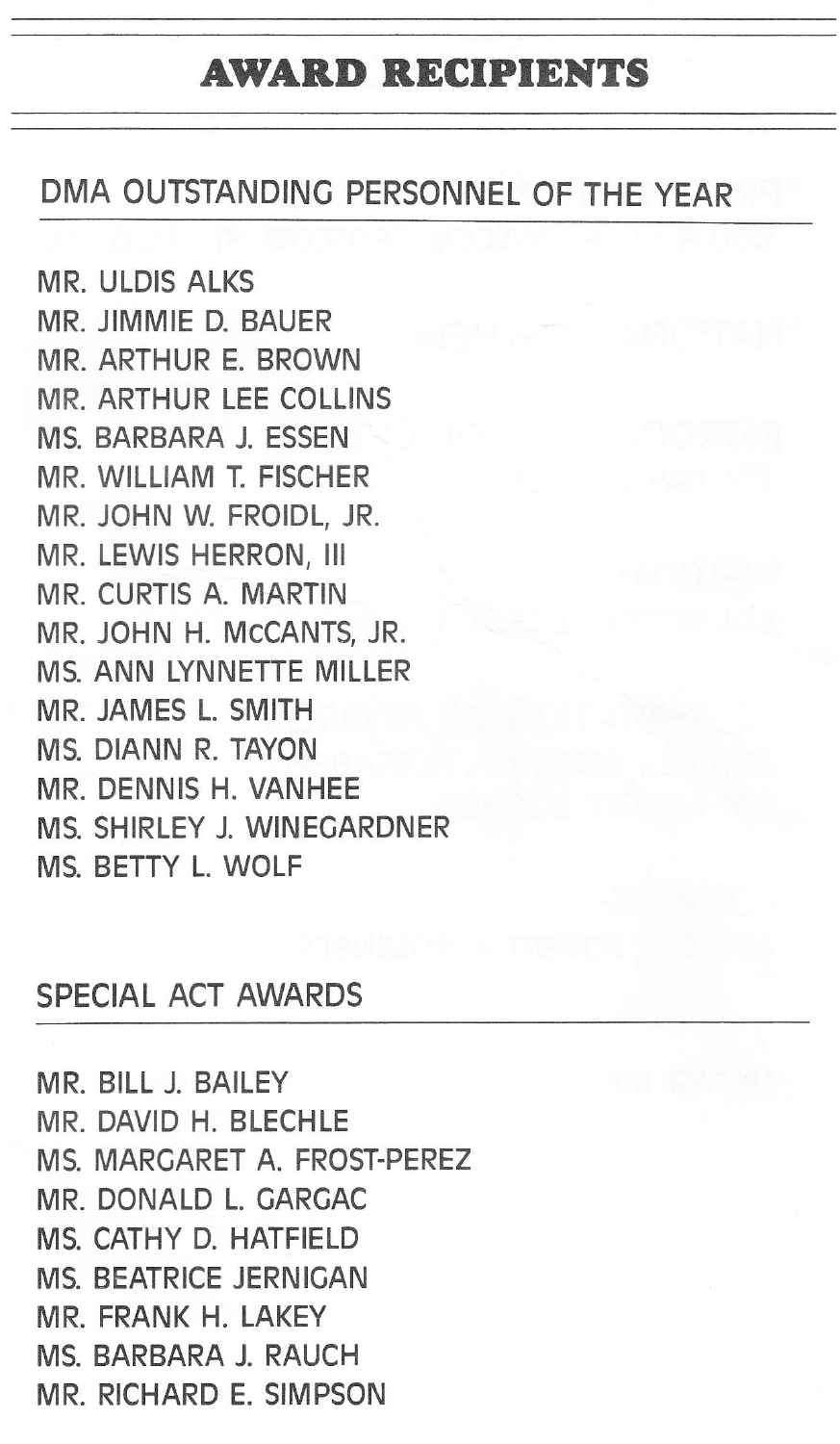# AWARD RECIPIENTS (CONTINUED)

#### SPECIAL ACT GROUP AWARD

MS. HELEN L. HEADRICK MR. JOHN L. KOBERO MR. JOHN R. STURLEY MR. MICHAEL L. WEVER

#### SPECIAL ACT OROUP AWARD

MR. PAUL A. CRUCHOT MR. SCOTT M. CUM MR. DEL C. KOSTKA MS. BEVERLY B. MCKINNEY MR. CRECORY A. PAPCUN MR. DEREK J. REINERTSON

SPECIAL ACT GROUP AWARD

MR. RICHARD V. HALBERT MR. JAMES W. NELSON MR. JACK T. WALLACE

AWARD FOR ACHIEVEMENT IN EEO

MR. LARRY E. STRATTON

AWARD FOR ACHIEVEMENT IN PAPERWORK REDUCTION

MS. E. FAYE WHITE

AWARD FOR ACHIEVEMENT IN SAFETY

MR. CHARLES V. COCBURN, JR.